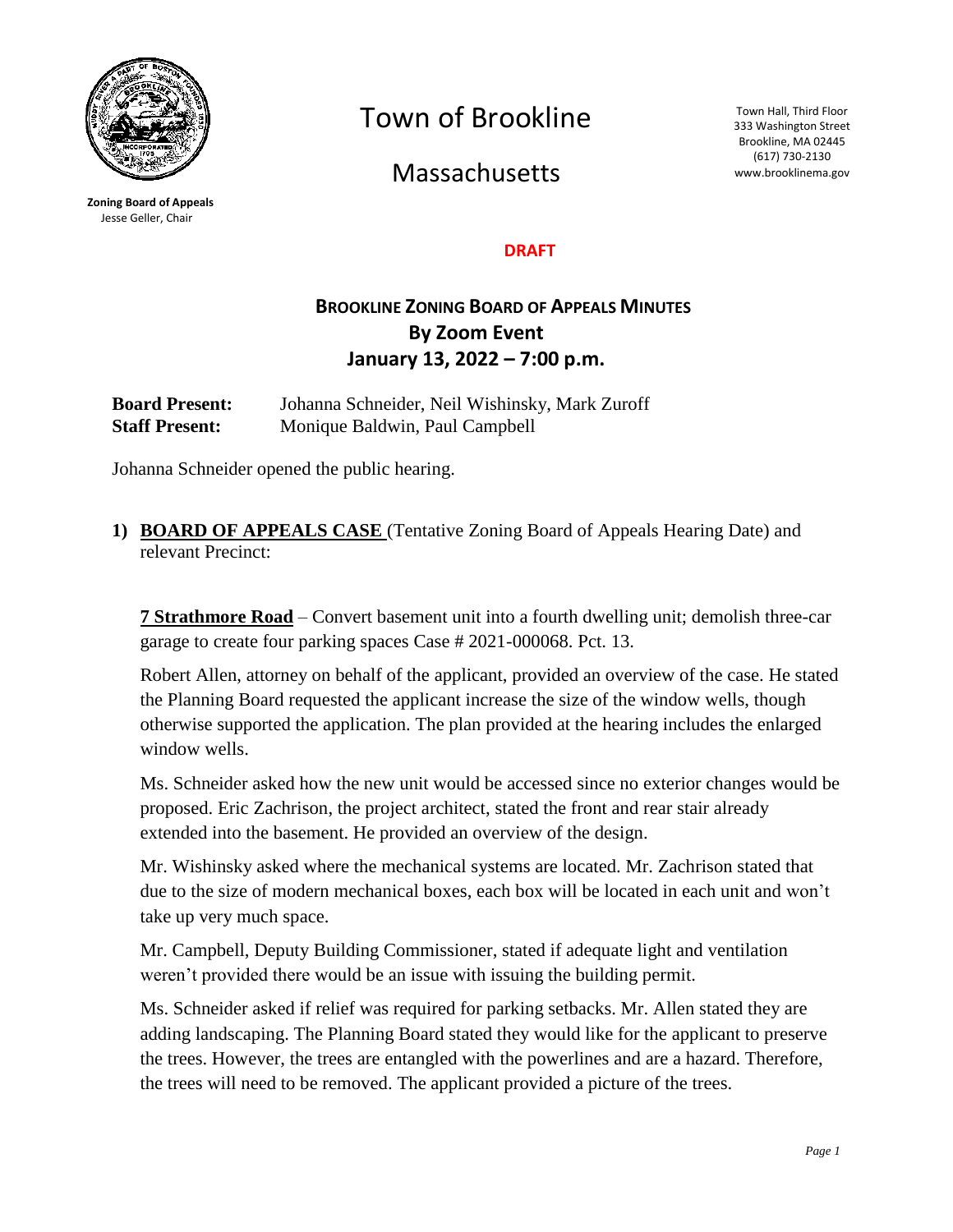Mr. Zuroff asked why a variance was not required. Mr. Allen stated that Section 5.05 provided the cure for the variance due to the conversion.

## **Public Comment:**

No one spoke in favor or opposition of the case.

Monique Baldwin & Paul Campbell provided the Planning Board Recommendation and Building Department comments. The Planning Board is supportive. Mr. Campbell noted the Building Department's opinion is that Section 5.05 does not cure the FAR relief and that a variance is requested.

There was further discussion surrounding the relief.

The Board deliberated on the merits of the application. Ms. Schneider stated the application is worthy of the relief sought through Section 5.05. Mark Zuroff and Neil Wishinsky agreed. **The Board of Appeals unanimously agreed to approve the special permit with conditions.**

**52 Jamaica Road** – Construct a three-story addition in the rear. Case # 2021-000063 Pct. 5.

Robert Allen, attorney on behalf of the applicant, provided an overview of the case. The project architect, Timothy Burke, presented the plans.

#### **Public Comment:**

No one spoke in favor or opposition of the case.

Monique Baldwin & Paul Campbell provided the Planning Board Recommendation and Building Department comments. The Planning Board and Building Department are supportive.

The Board deliberated on the merits of the application. Ms. Schneider stated the application is worthy of the relief sought. Mark Zuroff and Neil Wishinsky agreed. **The Board of Appeals unanimously agreed to approve the special permit with conditions.**

**76 Verndale Street** – Construct a shed in the side yard. Case # 2021-000070. Pct. 9.

Daniel Shen, owner, provided an overview of the case including the size of the shed, the location of the proposed shed, and the counterbalancing amenity. Mr. Shen also noted that his neighbors are supportive of the case.

# **Public Comment:**

No one spoke in favor or opposition of the proposal.

Monique Baldwin & Paul Campbell provided the Planning Board Recommendation and Building Department comments. Both are supportive of the application.